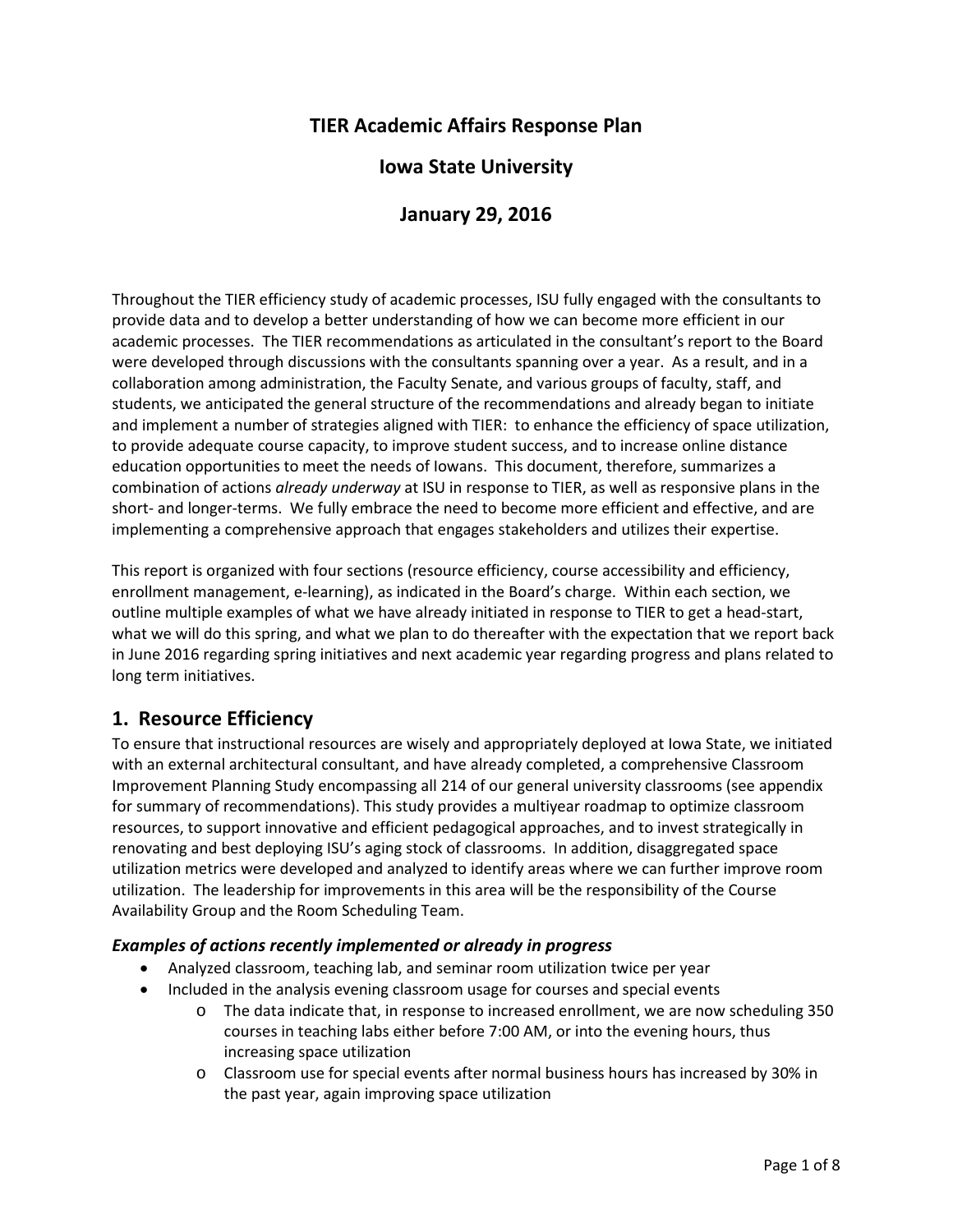- Focused course projection work on meeting the needs of ISU's expanding undergraduate student enrollment by proactively forecasting demand and scheduling classrooms
- Prioritized and established funding for classroom and instructional technology improvements on the basis of the Classroom Improvement Study, metrics, and forecasting
- Initiated multiple classroom improvement projects, prioritizing classrooms accommodating 75- 100 students
- Funded and began major renovation of classrooms in Pearson Hall (the first major element of the Classroom Improvement Study) to address capacity, pedagogy, technology, and infrastructure
- Distributed departmental room utilization information with College Deans and Department Chairs to build a culture of efficient space utilization and identify opportunities for usage improvements
- Converted underutilized space to address unmet classroom needs. For instance, we built-out a new active learning classroom in the University Library to accommodate teaching classes of 100 students. The space is used for classroom instruction between the hours 8AM-2PM, and for open student study space (as is typical in the Library) from 2PM-2AM.

### *Examples of additional actions and initiatives during Spring 2016*

- Engage the Faculty Senate and other key stakeholders in designing classrooms to facilitate the use of new teaching and learning technologies
- Review the use of departmentally-managed instructional spaces to determine if those rooms are appropriate for general instruction, and thereby, realize improved utilization
- Renovate space in Hamilton Hall (academic space that was recently vacated as a result of the university's partnership with the Campustown redevelopment project) to create two additional general university classrooms

#### *Examples of long term actions and initiatives beyond Spring 2016*

- Further implement data analytics to ensure that course enrollment and classroom capacity are closely matched
- Systematically expand reporting and analysis to optimize classroom use (for instance, to account for one-day offerings, or off-grid scheduling) and to reduce utilization barriers caused by nonstandard scheduling
- Collaborate with the Faculty Senate to review current room scheduling practices and policies
- Develop appropriately-sized classrooms to match trends in demand

## **2. Course Accessibility and Efficiency**

As reported-out to the Academic and Student Affairs Committee, we continuously project and monitor enrollments, and adjust our course offerings accordingly, by using fairly sophisticated predictive models. This approach has proven effective, over the past decade, to ensure we provide adequate capacity in all required courses, so that a student's progress to graduation is not impeded by lack of course availability while at the same time substantially reducing offerings of under-enrolled courses. University-level aggregated metrics (as recommended by the efficiency study) would in fact be less accurate than our predictive model, and inadequate to enhance the efficiency of course offerings. Our efficiency implementation plan therefore focuses on refining and developing the more accurate disaggregated metrics at the course or program levels. Several effective strategies are already in place as a result of managing the course capacity needs associated with recent enrollment growth. The leadership for improvements in this area will be the responsibility of the Course Availability Group.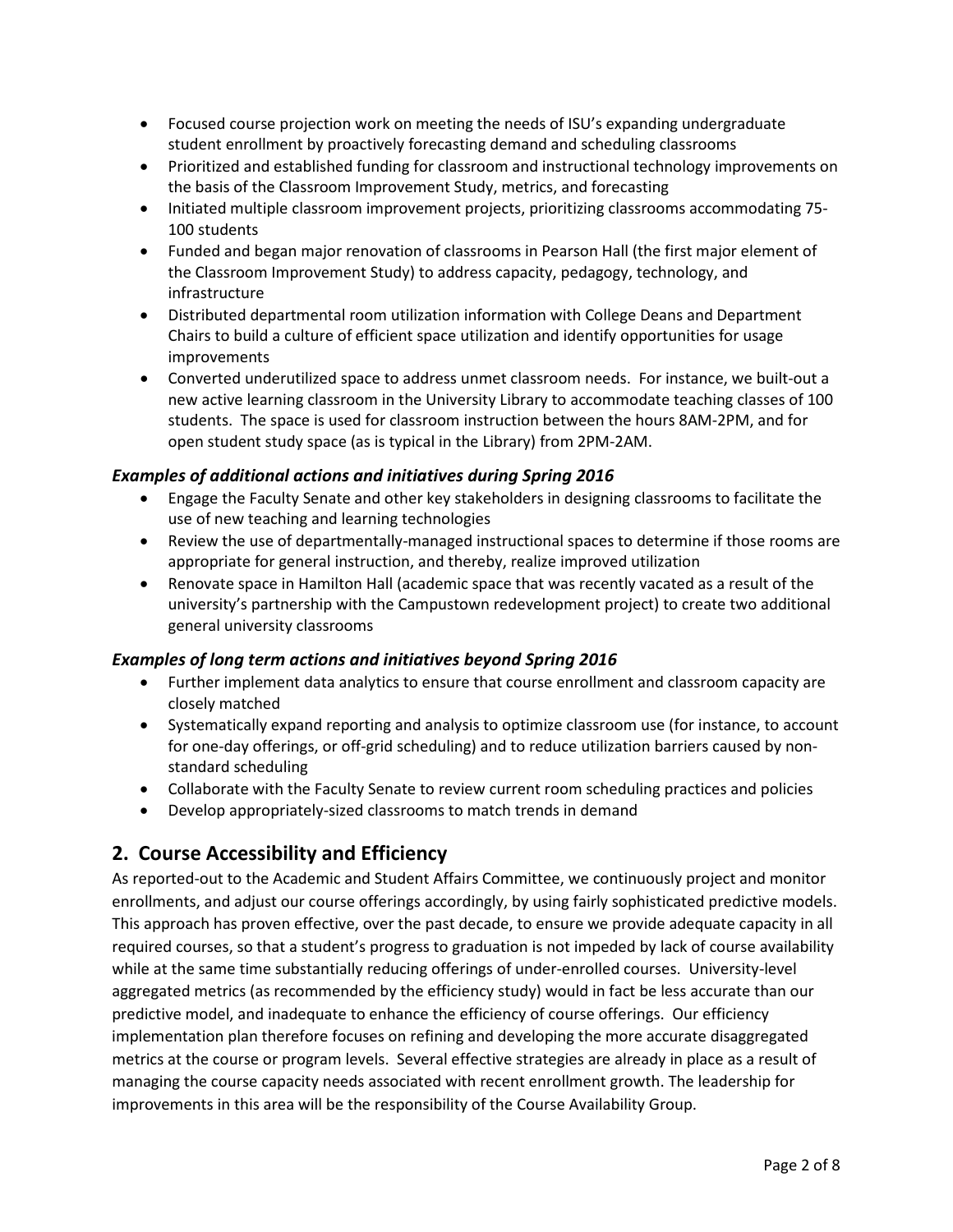### *Examples of actions recently implemented or already in progress*

- Established and chartered the Course Availability Group with representation from the Provost's office, academic colleges, room scheduling, facilities, information technology, and the Registrar's office to focus specifically on issues related to course availability and capacity. The CAG is led from the Provost's office, and has decision-making authority to open and close class sections based on demand, and to assign those sections to rooms in order to optimize space utilization.
- Began using data-based, predictive models for enrollment in required or gateway first-year courses to ensure that entering students are able to make solid academic progress in their first year
- Extended our course capacity predictive model to include required courses in the second year and beyond, so that progress toward degree after the first year is also not impeded by irregularities in course availability
- Communicated from the Provost's office the expectation that undergraduate course sections will have a minimum enrollment of 18 students, except in unusual circumstances (currently less than 5% of sections have fewer than 18 students – we expect this percentage to continue to decline)

### *Examples of additional actions and initiatives during Spring 2016*

- Broadly communicate the charge and scope of the Course Availability Group
- Direct CAG to focus on defining more efficient and effective policies and practices for scheduling courses
- Develop disaggregated course offering metrics that better characterize and address courses with unmet demand, courses with larger than necessary capacity, and courses for which there may be better patterns of offering from semester to semester to meet student needs and to enable more efficient classroom and faculty utilization
- Collaborate with the Faculty Senate to develop and refine policies and practices pertaining to the approval and enforcement of course prerequisites

### *Examples of long term actions and initiatives beyond Spring 2016*

- Explore the integration of automated prerequisite enforcement into the registration process as part of the expected new student information system software
- Examine developing "academic progress dashboards" with information available to students, advisors, and staff at the time of registration in order to improve tracking and understanding of a student's progress toward degree
- Investigate the integration of degree audit functionality, course capacity predictive analytics, and course offering functionality in the new student information system software
- Investigate the integration of course offering and classroom assignment functionalities in the new enterprise software system

### **3. Enrollment Management**

Current levels of centrally-provided academic and student support services are regularly evaluated by ISU's academic and student affairs divisions, the Student Success Council, and the Undergraduate Programs Council. Needs are identified and proposed for implementation during our annual budget process. The Student Success Council coordinates and evaluates student success initiatives across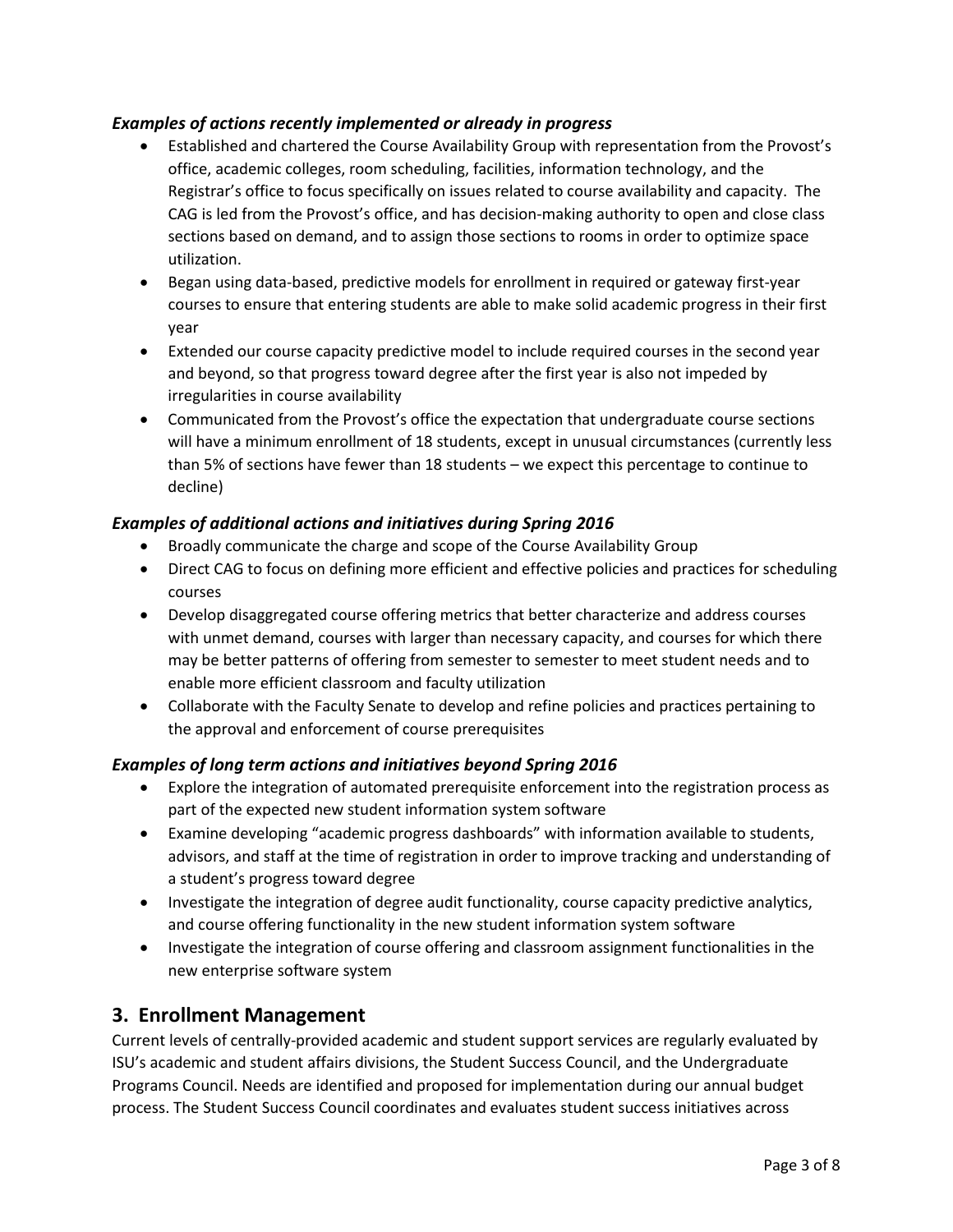campus. Comparative retention and persistence data from a yearly national survey conducted by ACT illustrates that ISU fares well when compared to other US four-year public institutions having a similar level of selectivity and a similar set of academic programs and degrees offered. Those institutions reported a first-to-second year retention rate of 82.9%, compared to Iowa State's retention rate of 87.1%. The reported six-year persistence to degree rate for those similar institutions is 62.4%, compared to ISU's six-year persistence rate of 65.8%. While ISU does not currently employ a one-stop center, we do provide a Student Answer Center to answer questions and facilitate solutions relating to university programs and services. Staff provide answers to basic enrollment-related questions, among many other topics. The leadership for improvements in this area will be the responsibility of the Student Success Council.

### *Examples of actions recently implemented or already in progress*

- Increased staff in the Student Counseling Center
- Increased the number of academic advisors in every college
- Increased staffing and resources allocated to multiple areas of academic and student support services (e.g., Supplemental Instruction, Learning Community peer mentors, Career Services, Honors Program, and Program for Women in Science and Engineering)
- Participated in the University Innovation Alliance which provides opportunities to share and implement best practices in student success from leading national public research institutions
- Continued to refine our comprehensive learning communities program
- Increased Supplemental Instruction opportunities for students in key and challenging gateway courses
- Refined first-year experiences courses in academic departments across the university
- Enhanced Academic Help Rooms and Resource Centers
- Implemented a summer bridge program called Academic Program for Excellence to support the success of traditionally underrepresented students
- Increased Academic Success Center programming such as tutor services and academic coaching
- Continuously improved services to support the learning needs of special populations (e.g., veteran, multicultural, LGBT, international, and low-income students
- Refined data analytics to promote student success (e.g., MapWorks student assessment, new students, students having less than 2.0 GPA)
- Pilot tested in every academic college the Educational Advisory Board Student Success Collaborative (EAB-SSC) tools for data-driven, technology rich, academic advising and degree planning

### *Examples of additional actions and initiatives during Spring 2016*

- Evaluate programs, services, and staffing for the International Students and Scholars Office
- Benchmark and review the Student Answer Center, and explore the feasibility of a one-stop center (based on approaches of institutions similar to ISU) and how the concept could be implemented at ISU
- Completion of an inventory and assessment of all student success initiatives

### *Examples of additional actions and initiatives beyond Spring 2016*

• Continue to increase staff in the Student Counseling Center (until appropriate ratios are reached)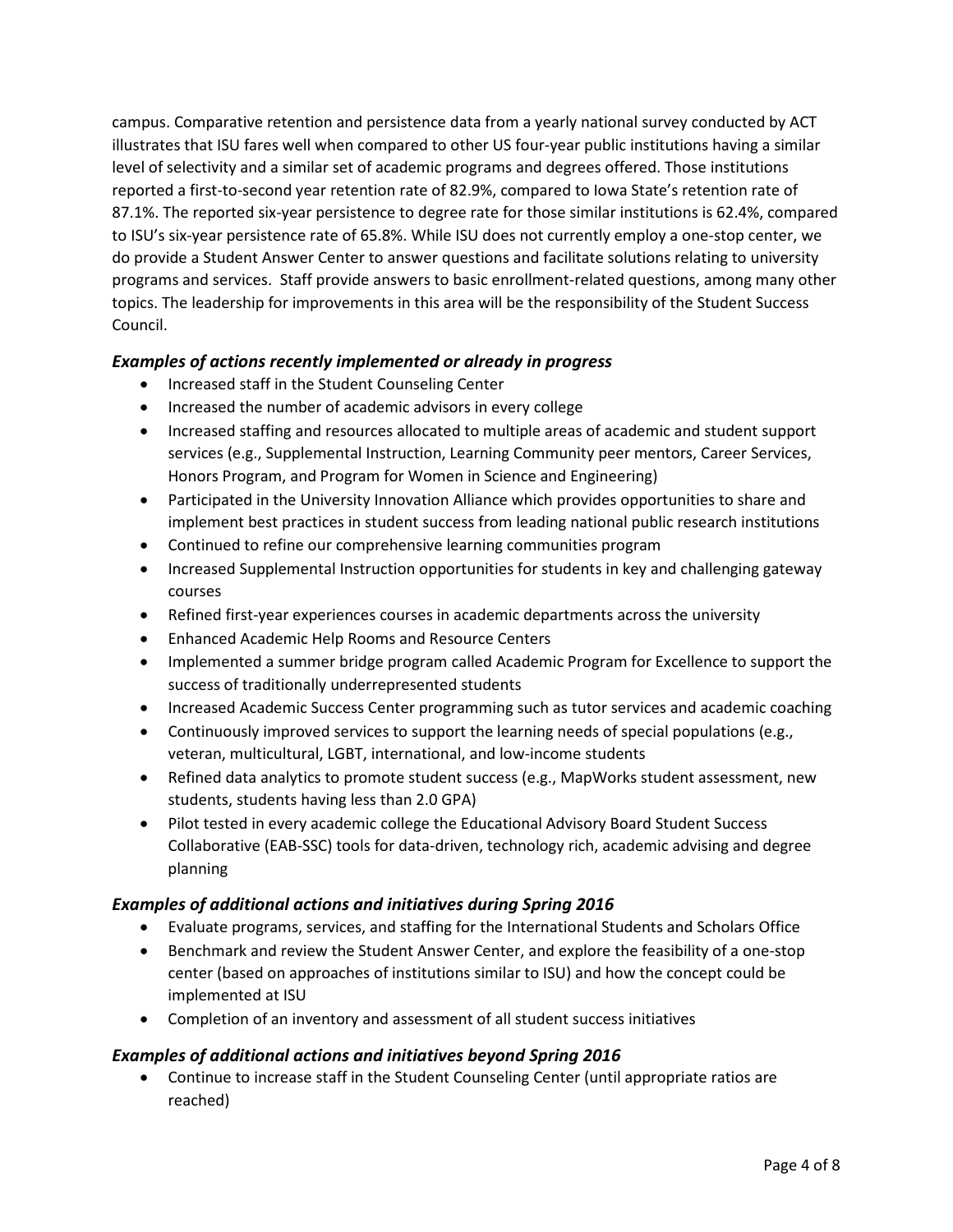- Continue to increase the number of academic advisors in every college (until appropriate ratios are reached)
- Conduct a comprehensive review of Student Counseling
- Review tutoring resources and identify space needs to enhance services
- Expand and integrate the use of data analytics through full campus implementation of EAB-SSC in Fall 2016
- Implement the First In The World Grant to improve academic success of low-income and first generation students
- Expand MapWorks methodology beyond first-year students
- Review data to develop strategies to address gaps in success rates for multicultural, international, and veteran students

## **4. e-Learning**

At ISU, online credit course, certificate, and degree offerings are offered by the academic departments and colleges that are responsible for the on-campus face-to-face versions of those courses. Our approach has focused on instructional quality, and ensuring that online courses are typically taught by the same faculty who teach the face-to-face versions of the courses (which is not the case at all institutions). We have made a sustained effort, recognized by the consultants, to ensure that the quality of all credit courses that are offered is at the same high standard regardless of the delivery mode or audience. New online offerings for off-campus students have been created in response to evidence of sustained unmet demand by students and from employers. Online offerings for residential students have been scheduled in response to demand/capacity issues or pedagogical innovations such as flipped or hybrid instruction. The leadership for improvements in this area will be the responsibility of the new position being created within the Provost's Office.

### *Examples of actions recently implemented or already in progress*

- Established an Online Learning Innovation Hub within ISU's Center for Excellence in Learning and Teaching to foster the improvement of online classes and to provide faculty with the technical expertise needed to teach online
- Funded the President's Flipped Classroom Initiative and 22 projects spanning 25 academic departments, and over 60 faculty members to develop high quality flipped classroom learning experiences. This initiative led to the redesign of over 80 courses and will benefit 12,000 students during the 2015 – 2016 academic year
- Implemented the Quality Matters program for assessing and improving the quality of online courses
- Offered and marketed through the College of Liberal Arts and Sciences a coordinated package of online courses during Summer 2016. This bundle includes 30 high demand, high volume, core courses taken by students from across the university. It will improve year-round utilization of facilities and staff, and help students to stay on-track for graduation.

### *Examples of additional actions and initiatives during Spring 2016*

• Refine the scope and activities of the Online Learning Innovation Hub including the appointment of a new CELT Associate Director for Online Learning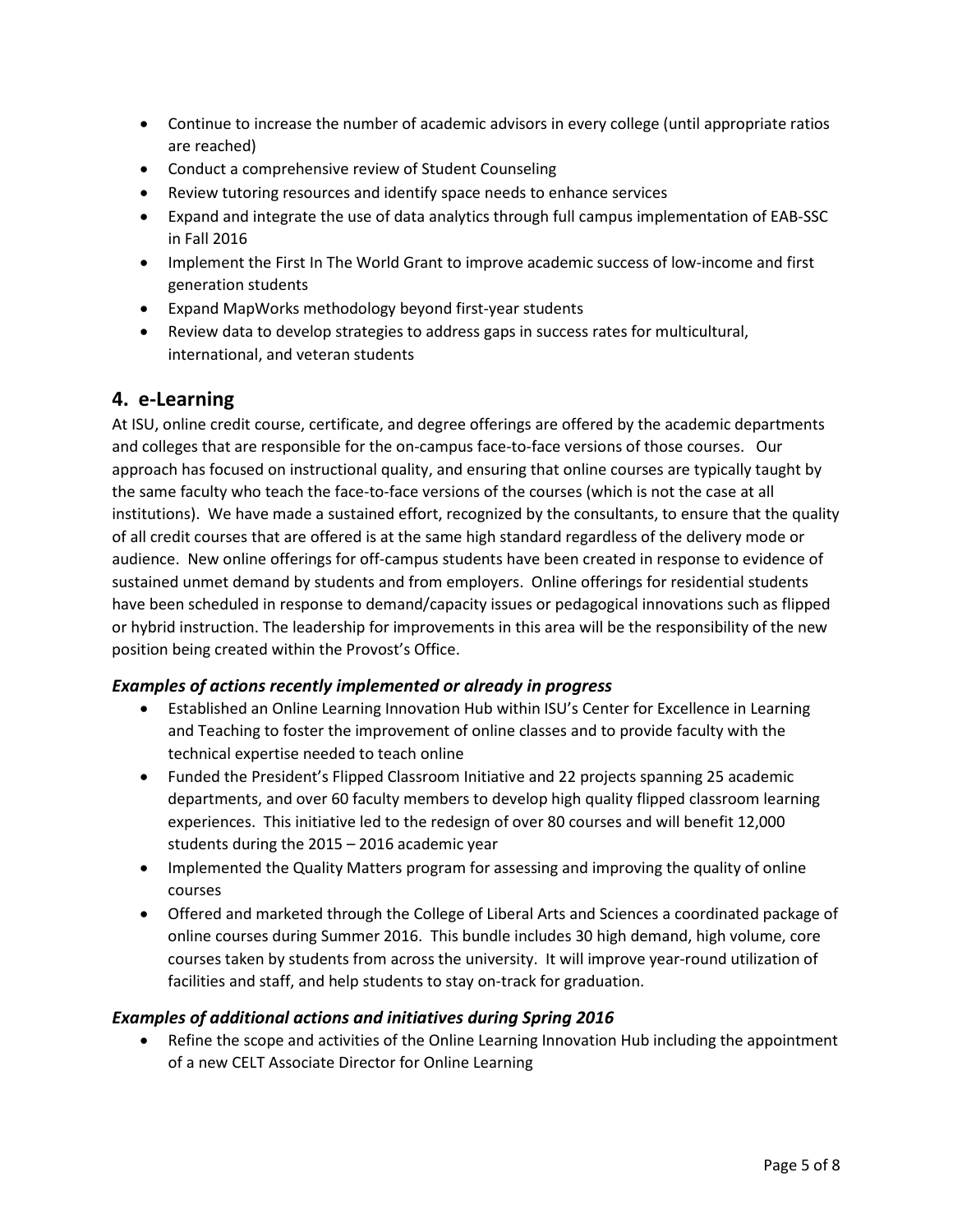- Create a new position in the Provost's office specifically to coordinate distance and online education, to develop programs, to collaborate across colleges and institutions, and to better market our distance education programs in Iowa and beyond
- Pilot a new online course sharing program among Regents universities for Fall 2016
- Collaborate via State Extended Continuing and Distance Education Council (SECDEC) with the Regents universities to systematically inventory fully online degree and certificate programs, and identify "nearly" fully online programs that are viable candidates for migration to a fully online format

### *Examples of long term actions and initiatives beyond Spring 2016*

- Continue to focus on high quality online for-credit education that is responsive to needs of students
- Complete implementation of Quality Matters and other efforts to improve the online learning experience for students, from both the academic and student services perspectives
- Continue to develop and refine SECDEC as the coordinating body for online education development and delivery by the Regents' universities to develop additional online offerings that meet the needs of the people of Iowa and beyond
- Explore the further development of policies, practices, and software solutions that enable effective and efficient course sharing access to online courses offered by Regents' universities
- Explore processes to better account for revenue and costs attributed to distance learning activities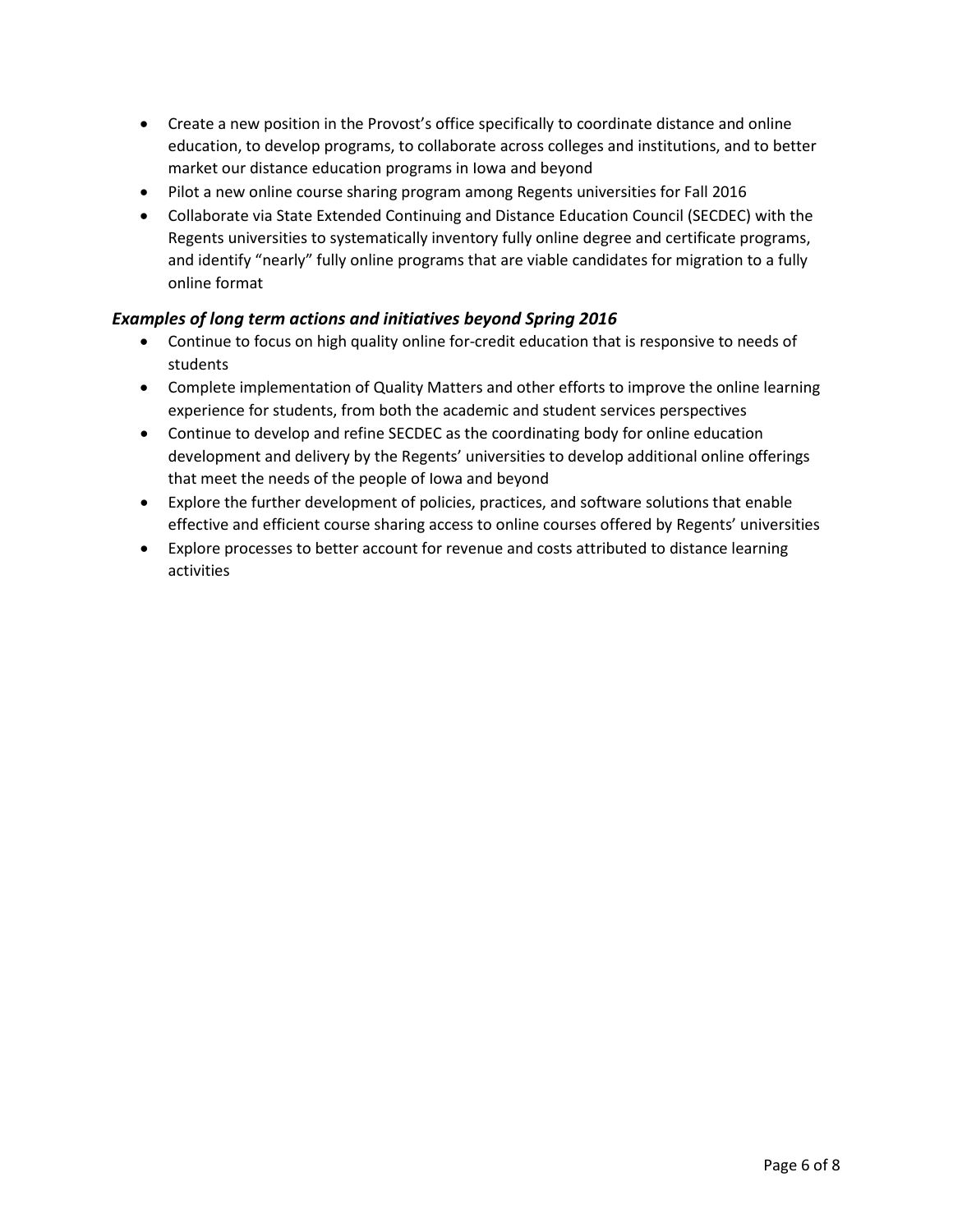# **TIER Academic Affairs Response Plan Appendices**

#### *Room Scheduling Team*

- Katie Baoumgarn, Coordinator of Instructional Facilities
- Tina Thompson, Program Coordinator, Room Scheduling
- Alesha Magee, Program Coordinator, Room Scheduling

#### *Course Availability Group*

- David Acker, Associate Dean, College of Agriculture and Life Sciences
- Claire Andreasen, Associate Dean, College of Veterinary Medicine
- Katie Baumgarn, Coordinator of Instructional Facilities, Room Scheduling
- Diann Burright, Director, Undergraduate Programs, College of Business
- Paul Castleberry, Student Services Specialist, College of Engineering
- Jonathan Compton, Senior Research Analyst, Office of the Registrar
- Laura Doering, Registrar
- Arne Hallam, Associate Dean, College of Liberal Arts and Sciences
- David Holger, Associate Provost for Academic Programs and Dean of the Graduate College
- Jane Jacobson, Program Director, Student Services, College of Liberal Arts and Sciences
- Joel Johnson, Program Director, Student Services, College of Engineering
- Liz Kurt, Director, New Student Programs
- Sarah Wilson, Program Manager, Student Services, College of Human Sciences
- Katharine Suski, Director of Admissions
- Tom Polito, Student Services Director, College of Agriculture and Life Sciences
- Michelle Rasmussen, Student Services Director, College of Design
- John Wageman, Student Services Specialist, College of Business
- Susan Rhoades, Director, Academic Success Center, Dean of Students Office
- Keith Robinder, Interim Dean of Students
- Diane Rupp, Associate Registrar
- Shawna Saad, Assistant Registrar
- Amy Slagell, Associate Dean, College of Liberal Arts and Sciences
- Margie Tabor, Assistant Director, Space Planning and Management
- Tina Thompson, Program Coordinator, Room Scheduling
- Charley Turner, Student Services Specialist, College of Agriculture and Life Sciences,
- Karen Zunkel, Director for Undergraduate Programs and Academic Quality, Office of the Senior Vice President and Provost
- Kathleen Gillon, University Innovation Alliance Fellow

#### *Student Success Council*

- Jonathan Compton, Senior Research Analyst, Office of the Registrar
- Mary Darrow, Postdoc Research Associate
- Laura Doering, Registrar